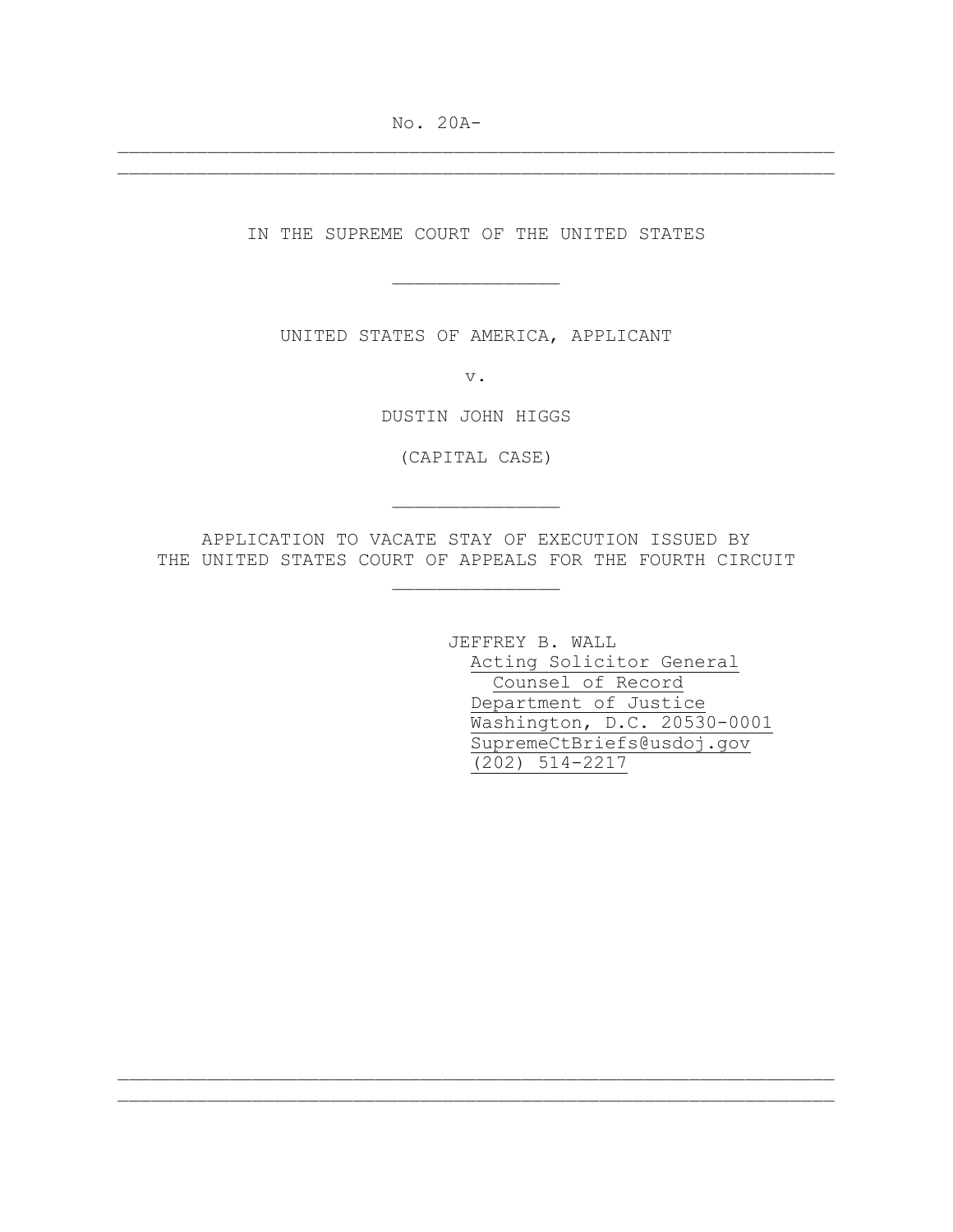United States District Court (D. Md.): United States v. Higgs, 98-cr-520 (Jan. 9, 2001) (conviction and sentence) United States v. Higgs, 05-cv-3180 (Apr. 7, 2010) (order denying motion under 18 U.S.C. 2255) United States v. Higgs, 05-cv-3180 (June 29, 2016) (order denying motion under Fed. R. Civ. P. 60(d)) United States v. Higgs, 98-cr-520 (Dec. 29, 2020) (order denying alternate-State designation under 18 U.S.C. 3596(a)) United States District Court (S.D. Ind.): Higgs v. Daniels, 16-cv-321 (Apr. 30, 2020) Hall v. Watson, 20-cv-665 (filed Dec. 14, 2020) United States Court of Appeals (4th Cir.): United States v. Higgs, No. 01-3 (Dec. 22, 2003) United States v. Higgs, No. 03-19 (Apr. 20, 2004) United States v. Higgs, No. 10-7 (Nov. 23, 2011) In re: Dustin Higgs, No. 16-8 (June 27, 2016) United States v. Higgs, No. 16-15 (Apr. 21, 2017) In re: Dustin Higgs, No. 20-2 (Feb. 6, 2020) United States v. Higgs, No. 20-18 (filed Dec. 30, 2020) United States Court of Appeals (7th Cir.): Higgs v. Watson, No. 20-2129 (Jan. 11, 2021)

Supreme Court of the United States:

Higgs v. United States, No. 03-10498 (Nov. 29, 2004)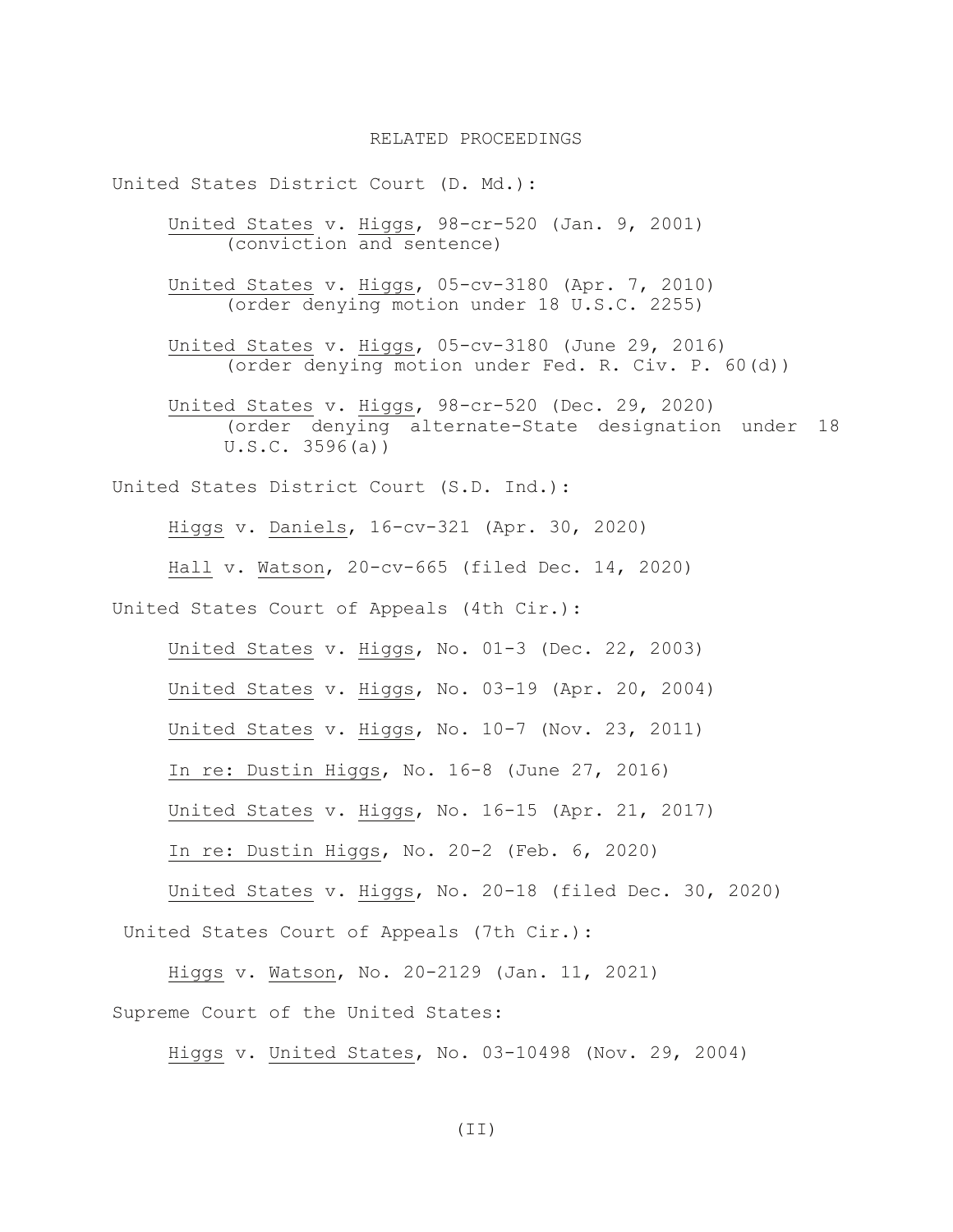Higgs v. United States, No. 04-5526 (Nov. 29, 2004) Higgs v. United States, No. 12-5075 (Dec. 10, 2012) Higgs v. United States, No. 17-6085 (May 29, 2018) United States v. Higgs, No. 20-927 (Jan. 11, 2021)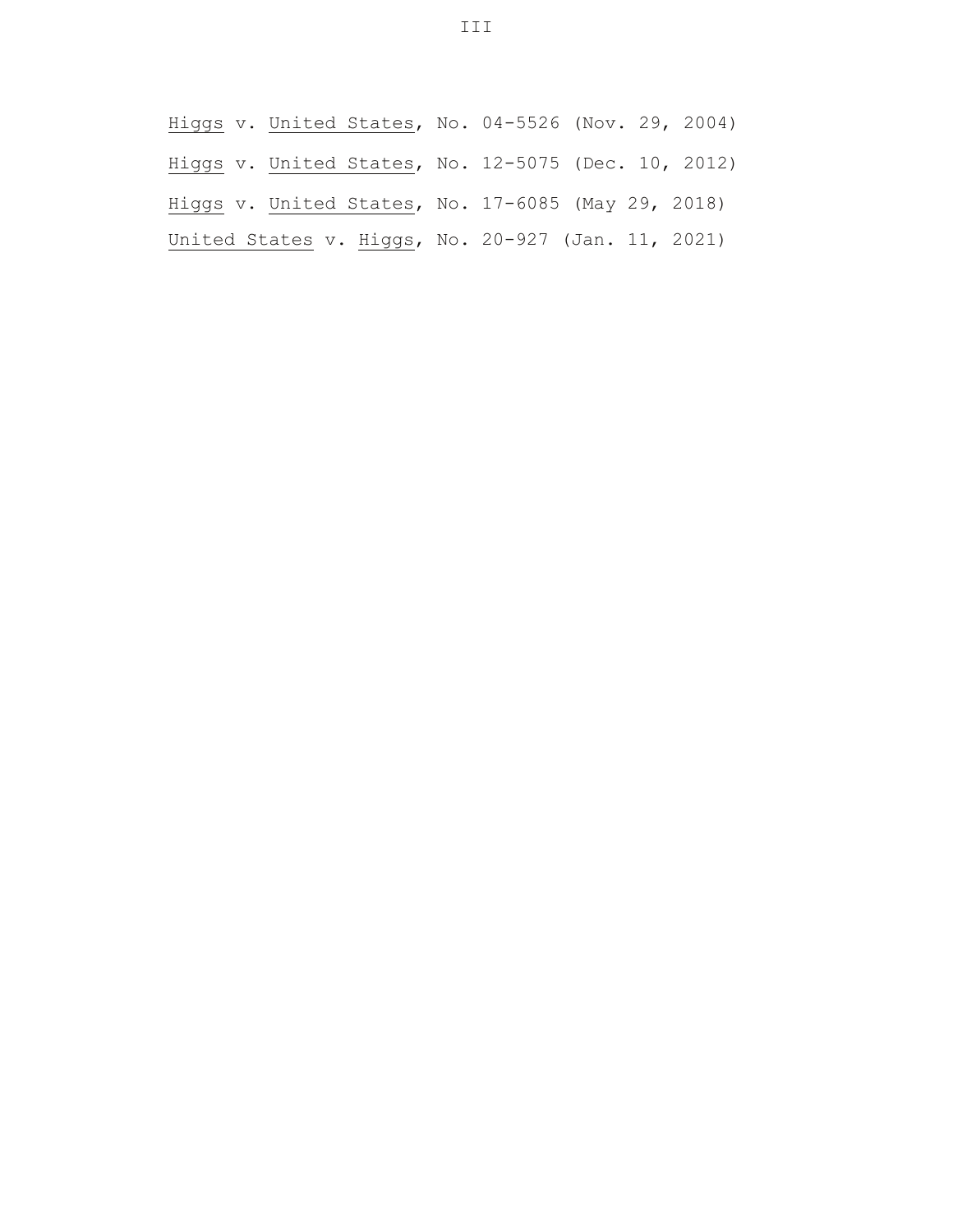IN THE SUPREME COURT OF THE UNITED STATES \_\_\_\_\_\_\_\_\_\_\_\_\_\_\_

No. 20A-\_\_\_\_\_\_\_

UNITED STATES OF AMERICA, APPLICANT

v.

DUSTIN JOHN HIGGS

(CAPITAL CASE)

\_\_\_\_\_\_\_\_\_\_\_\_\_\_\_

APPLICATION TO VACATE STAY OF EXECUTION ISSUED BY THE UNITED STATES COURT OF APPEALS FOR THE FOURTH CIRCUIT

\_\_\_\_\_\_\_\_\_\_\_\_\_\_\_

On January 13, 2021, the United States Court of Appeals for the Fourth Circuit sua sponte entered a stay barring respondent's scheduled execution, which is set for January 15 at 6 p.m. Pursuant to Rule 23 of the Rules of this Court and the All Writs Act, 28 U.S.C. 1651, the Acting Solicitor General, on behalf of applicant the United States of America, respectfully applies for an order vacating that stay.

On January 11, 2021, the United States filed a petition for a writ of certiorari before judgment seeking review of the district court's December 29, 2020 order in this case, which refused to designate an alternate State whose law shall prescribe the manner of implementing respondent's execution under the Federal Death Penalty Act of 1994 (FDPA), 18 U.S.C. 3591 et seq. See United States v. Higgs, 20-927 (Jan. 11, 2021). That petition was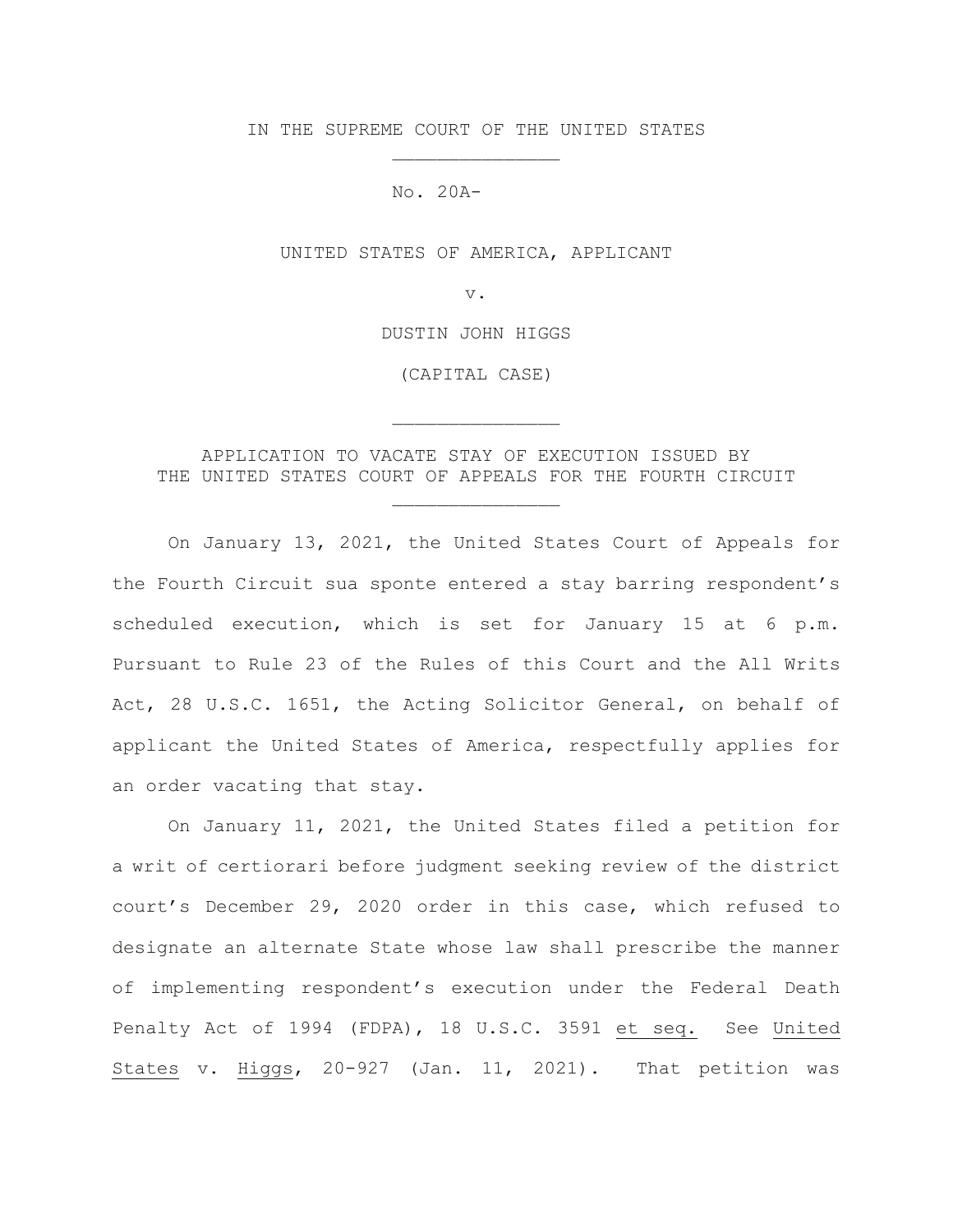necessary because the court of appeals declined to decide the case prior to the scheduled January 15, 2021 execution date, and the government cannot carry out respondent's execution unless an alternate State is designated.

Nevertheless, on January 13, 2021, a divided panel of the court of appeals entered an unreasoned sua sponte order granting a stay of execution. See App., infra, 1a. That stay was entirely gratuitous at the time it was entered: unless this Court grants the government relief on its petition, the government cannot proceed with the execution as scheduled and will need to wait for the court of appeals to resolve the appeal below. If this Court grants the government's petition, however, the stay will become the only impediment to carrying out the execution yet will have no plausible legal basis. The Court thus should vacate the court of appeals' stay for the same reasons that the Court would necessarily accept if it grants relief on the government's petition, and also for the additional reason that the court of appeals' order contains none of the findings necessary to support a stay of execution. See Dunn v. McNabb, 138 S. Ct. 369 (2017).

## STATEMENT

In 2001, respondent received nine sentences of death in connection with the cold-blooded murder of three women on federal land near the Baltimore-Washington Parkway in 1996. 353 F.3d 281, 289-295. The present application, like the government's related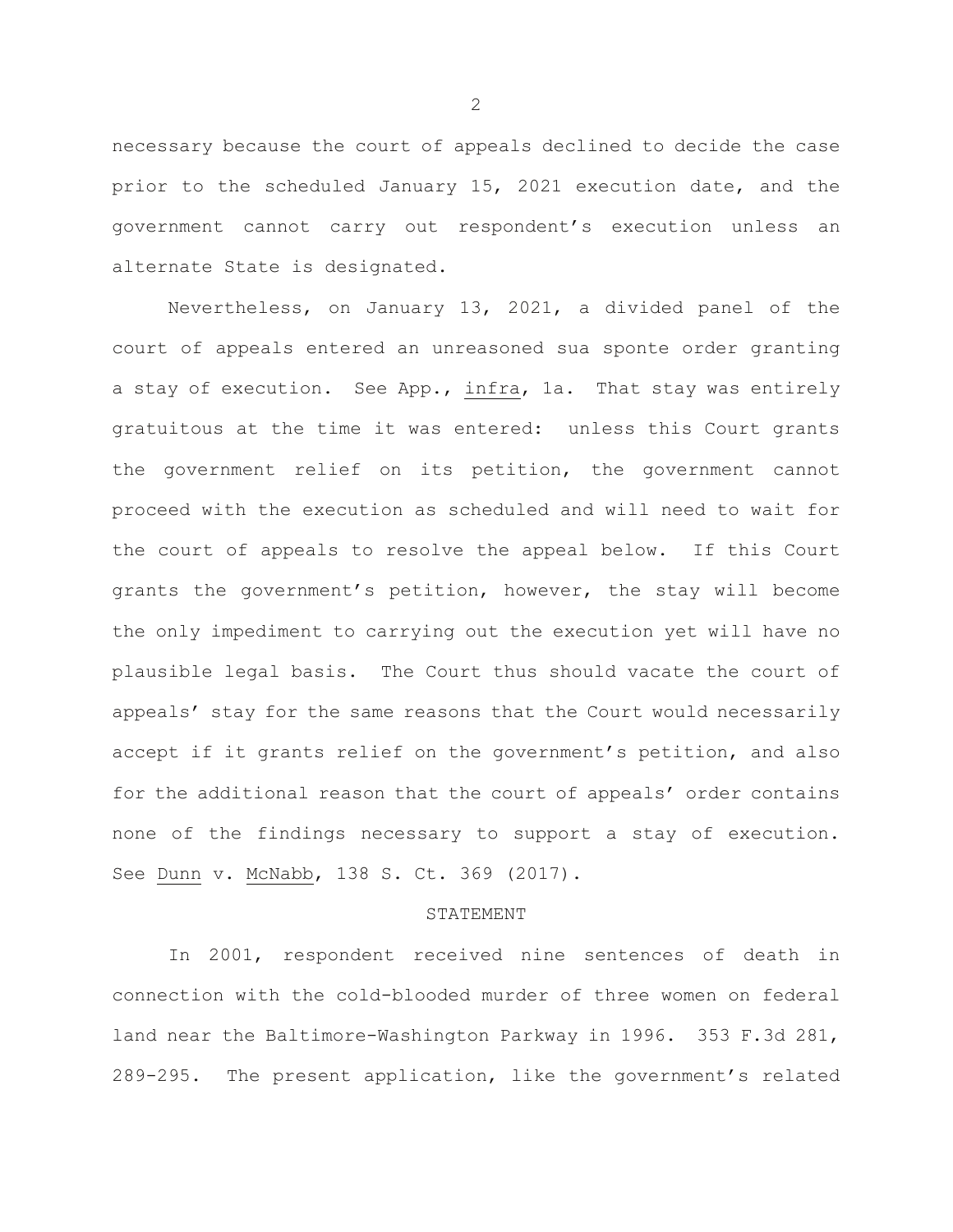petition for a writ of certiorari before judgment in United States v. Higgs, No. 20-927 (Jan. 11, 2021) (20-927 Pet.), arises from the government's scheduling of respondent's execution for January 15, 2021. As the petition explains at greater length (20-927 Pet. at 3-9), because the law of Maryland "does not provide for implementation of a sentence of death" following the State's repeal of its death penalty, 18 U.S.C. 3596(a), the United States asked the district court to enter an order under the FDPA designating Indiana -- where the federal death chamber is located -- as the alternate State whose laws shall govern the manner of implementation of respondent's death sentence. See ibid. On December 29, 2020, the district court denied the government's motion, disclaiming the authority to designate an alternate State after the sentence became final. See 20-927 Pet. at 7-8 (describing district court decision). The government immediately appealed, but in orders entered on January 8 and 9, 2021, the court of appeals (over Judge Richardson's dissent) indicated that it would not even hear argument on the government's appeal until January 27, nearly two weeks after the scheduled execution date. See id. at 8-9 (describing court of appeals orders).

On Monday, January 11, 2021, unable to obtain relief in the court of appeals, the government filed a petition for a writ of certiorari before judgment in this Court, requesting that the Court summarily reverse the district court's denial of the requested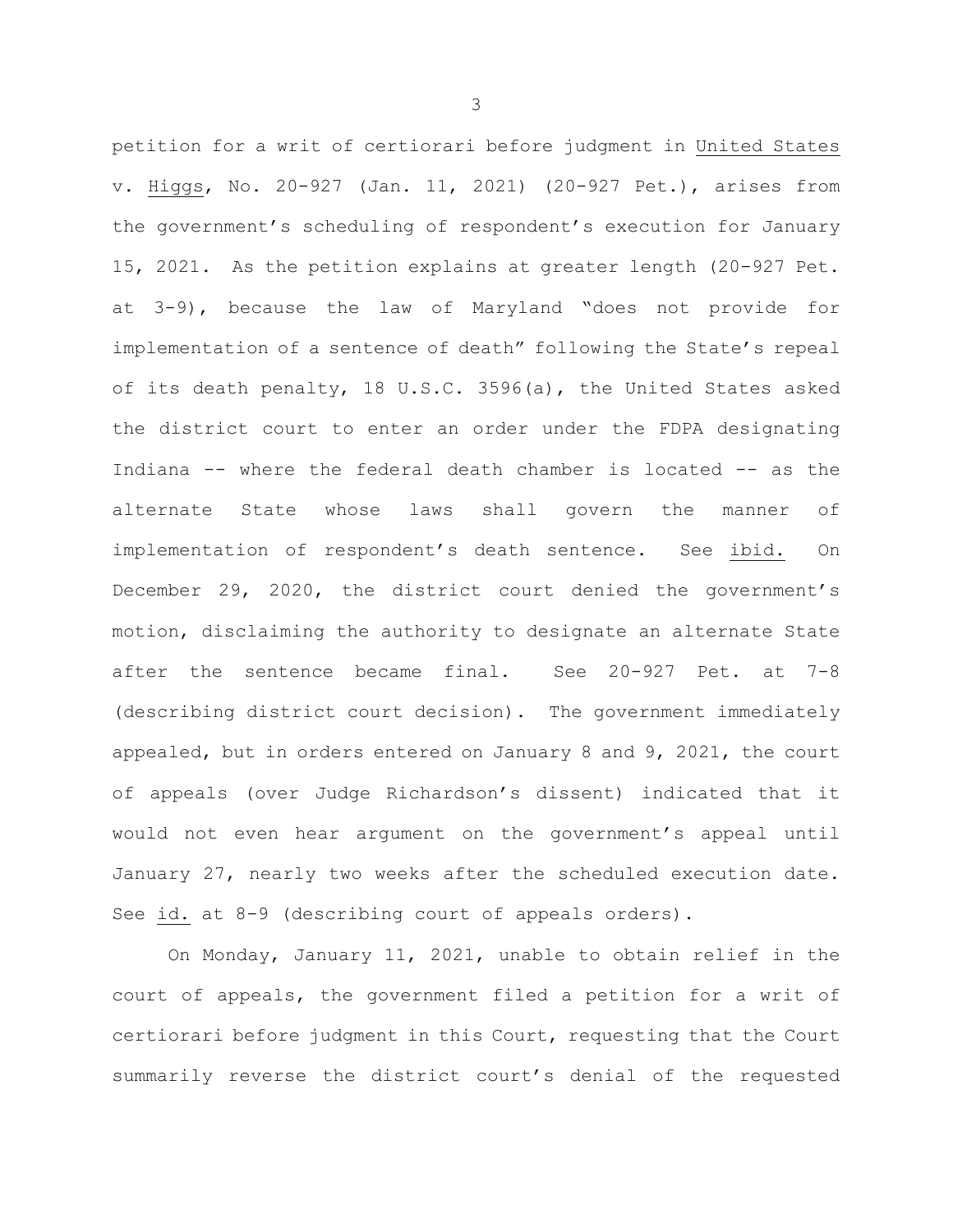alternate-State designation or, alternatively, issue a writ of mandamus directing the district court to issue such a designation. See 20-927 Pet. at 32. That petition is now fully briefed and ready for this Court's decision.

On January 13, 2021, however, the court of appeals sua sponte entered a one-page order that provides, without further elaboration: "For reasons appearing to the court, the court grants a stay of execution pending further order of the court." App., infra, 1a. The order was "[e]ntered at the direction of Judge Keenan with the concurrence of Judge Floyd. Judge Richardson voted to deny a stay of execution." Ibid.

Because respondent had not moved for such a stay in the court of appeals, and the panel majority offered no explanation for entering one, it is impossible to know for certain what the court understood to be the basis for its stay or why the court felt it necessary to enter one. The government presumes, however, that the court's entry of a stay reflected its view that the government may not lawfully proceed with the scheduled execution at this time in light of the district court's December 29 order refusing to make an alternate-State designation under the FDPA.

## ARGUMENT

As the government made clear in its petition to this Court, see 20-927 Pet. at 9-10, and in filings in the court of appeals, see 20-18 C.A. Doc. 18, at 1 (Jan. 8, 2021), the government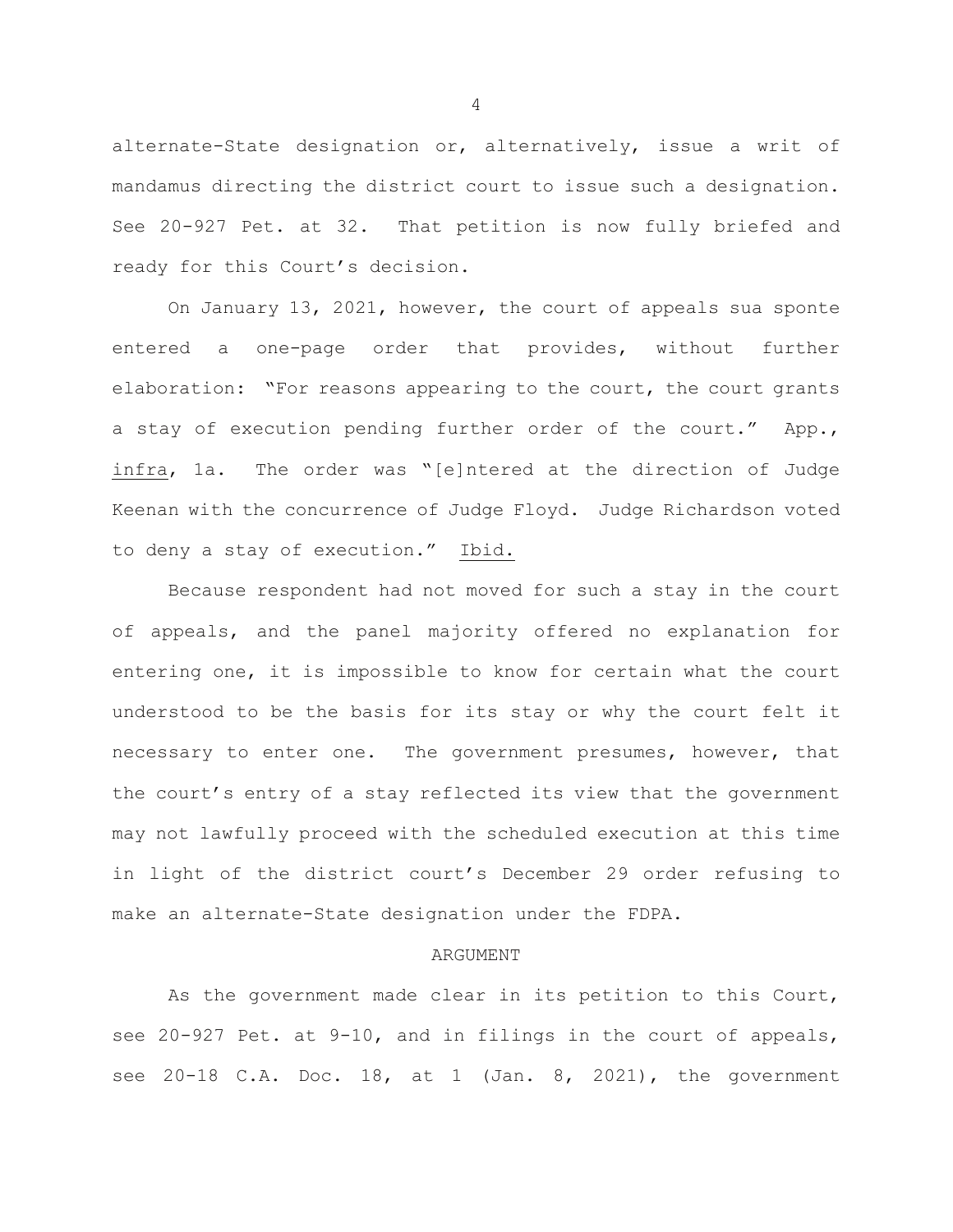acknowledges that in light of the district court's order it cannot now proceed with respondent's execution as scheduled, and it thus will not do so absent an order by this Court holding that the district court must direct an alternate State under the FDPA. If this Court denies the government's pending petition in United States v. Higgs, No. 20-927, therefore, the court of appeals' stay would have no material effect (though it would still be legally improper). If, however, this Court grants the government's petition in order to allow the execution to go forward, then the court of appeals' stay would become the only impediment to carrying out the execution, yet would have no legal basis supporting it. Accordingly, the Court should vacate the stay at the same time it rules on the government's petition.

"[A] stay of execution is an equitable remedy. It is not available as a matter of right, and equity must be sensitive to the [government's] strong interest in enforcing its criminal judgments." Hill v. McDonough, 547 U.S. 573, 584 (2006). As with stays in other contexts, therefore, a stay of execution may only be entered where, inter alia, it is supported by "a strong showing that [the beneficiary of the stay] is likely to succeed on the merits" and "the public interest" supports entry of the stay. Nken v. Holder, 556 U.S. 418, 434 (2009) (citation omitted). Where courts have "enjoined [an] execution without" making those necessary findings, this Court has set aside the stays of execution